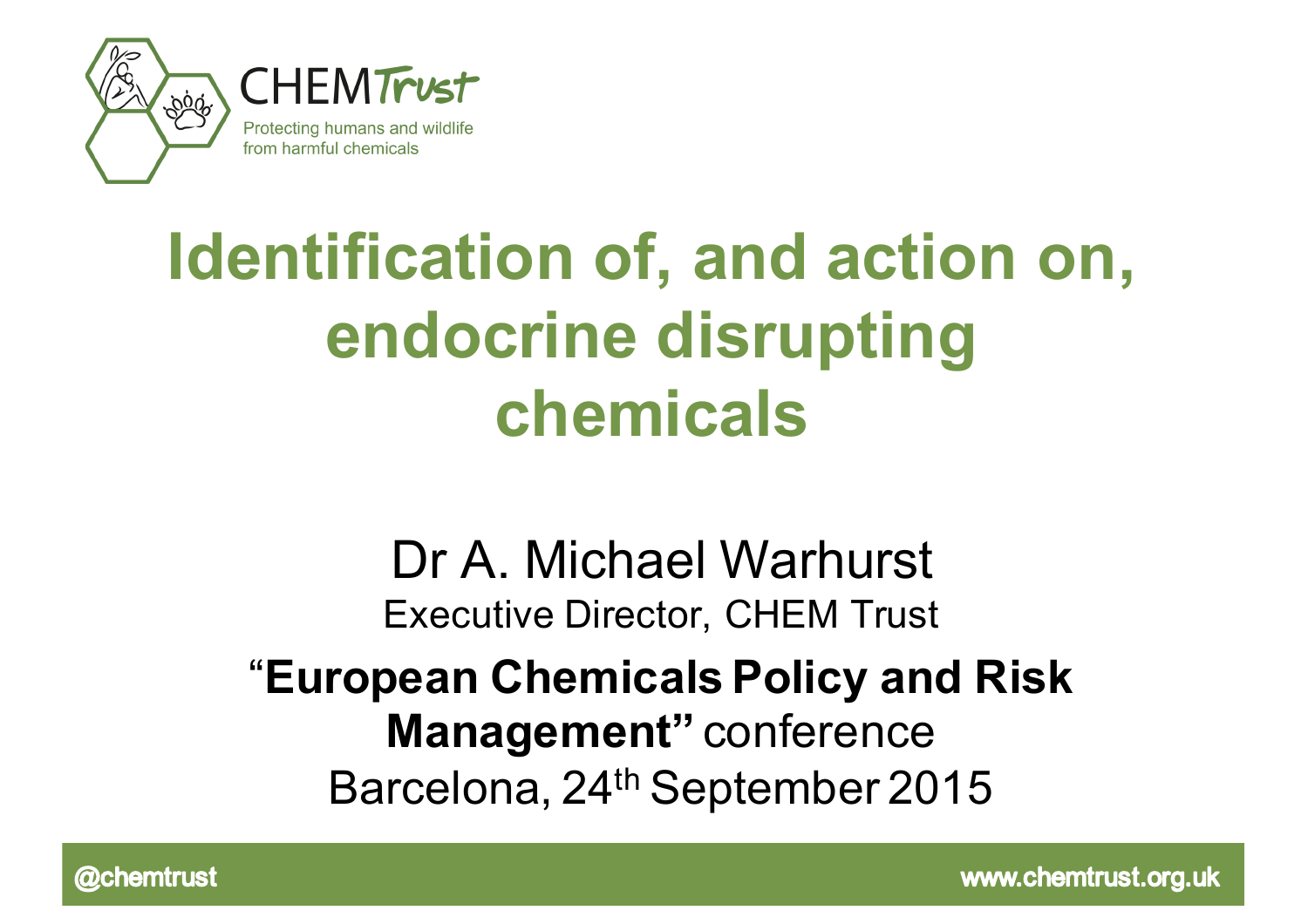



#### **Contents**

- **About CHEM Trust**
- **What are Endocrine Disrupting Chemicals (EDCs)?**
- **Endocrine disrupting chemicals in REACH**
- **The EDC Criteria debate**
- **A proactive approach**
- **Conclusions**

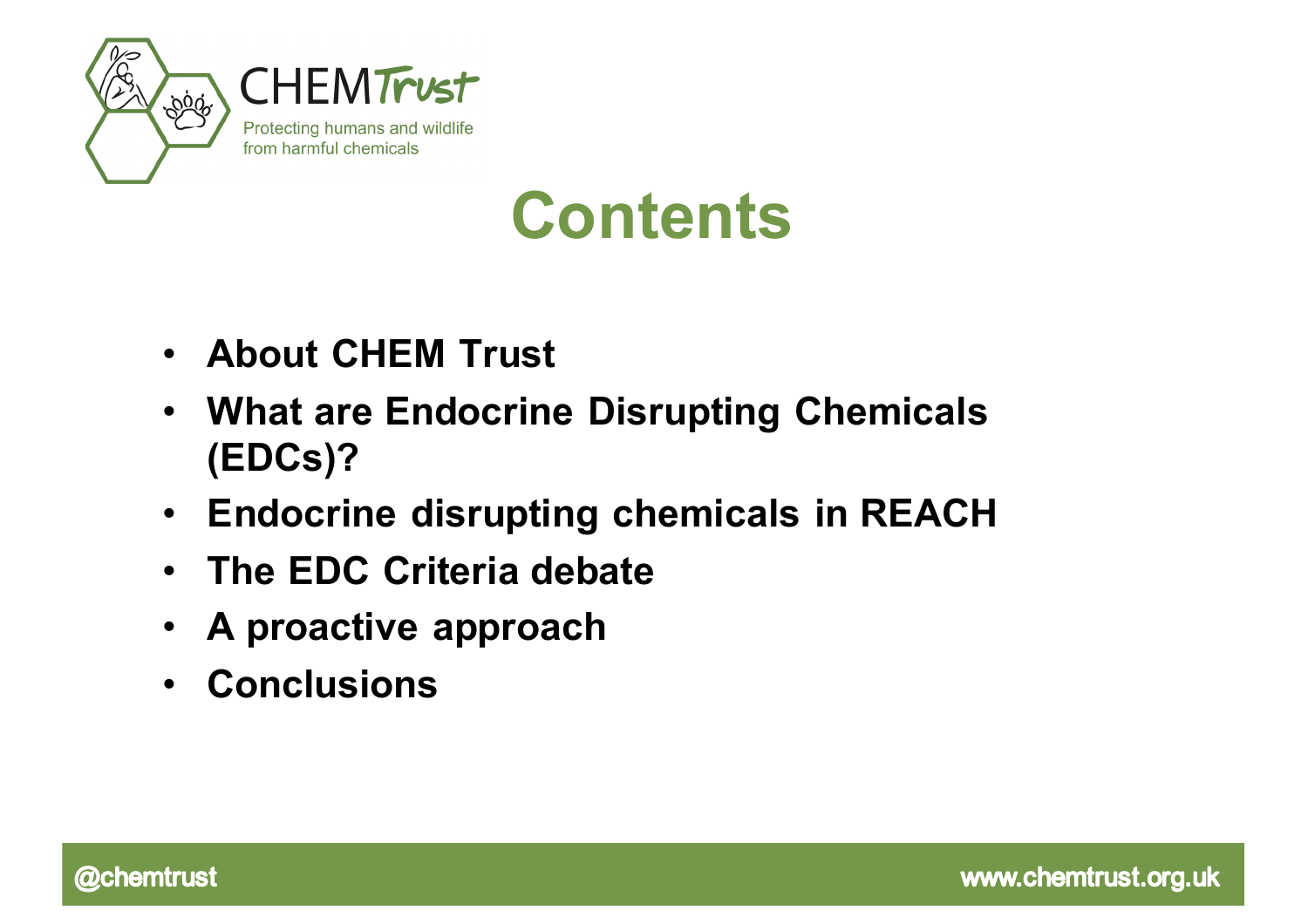



# **About CHEM Trust**

- A charity working at UK, EU & Global levels to protect humans & wildlife from harmful chemicals
- Working with scientists, technical processes and decision makers, in partnership with other civil society groups
- Focusing on identification of, and action on, endocrine disrupting chemicals
- See our blog & twitter for more: www.chemtrust.org.uk



@chemtrust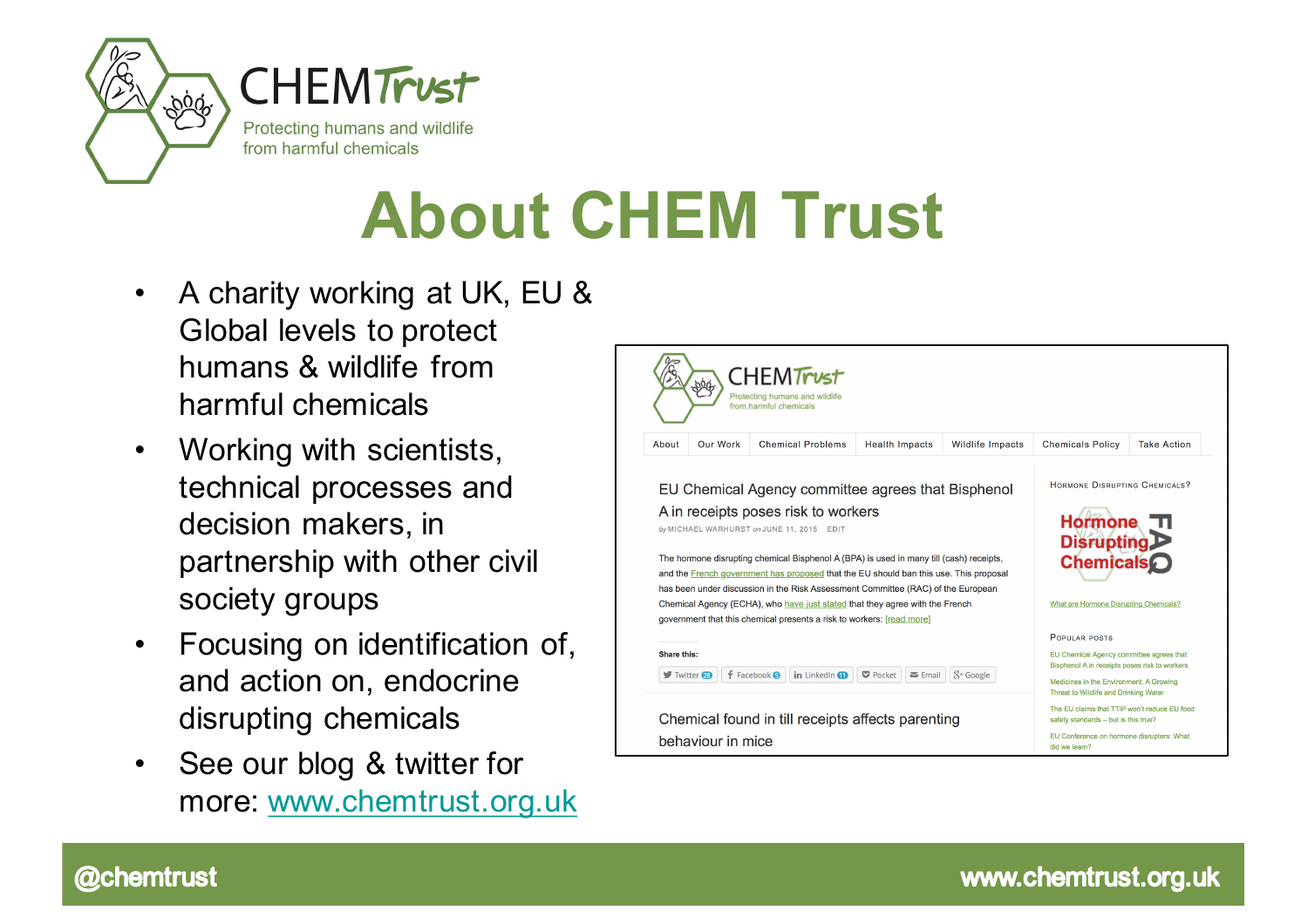

### **What is an Endocrine Disrupter?**

- **An Endocrine Disrupting Chemical (EDC) is one that can interfere with the endocrine or hormone system**
- **In practice, this requires evidence of:**
	- An endocrine mode of action
	- An adverse effect
	- A plausible link
- **An EDC must** *interfere* **with the endocrine system; this is not about normal responses (e.g. sugar/insulin)**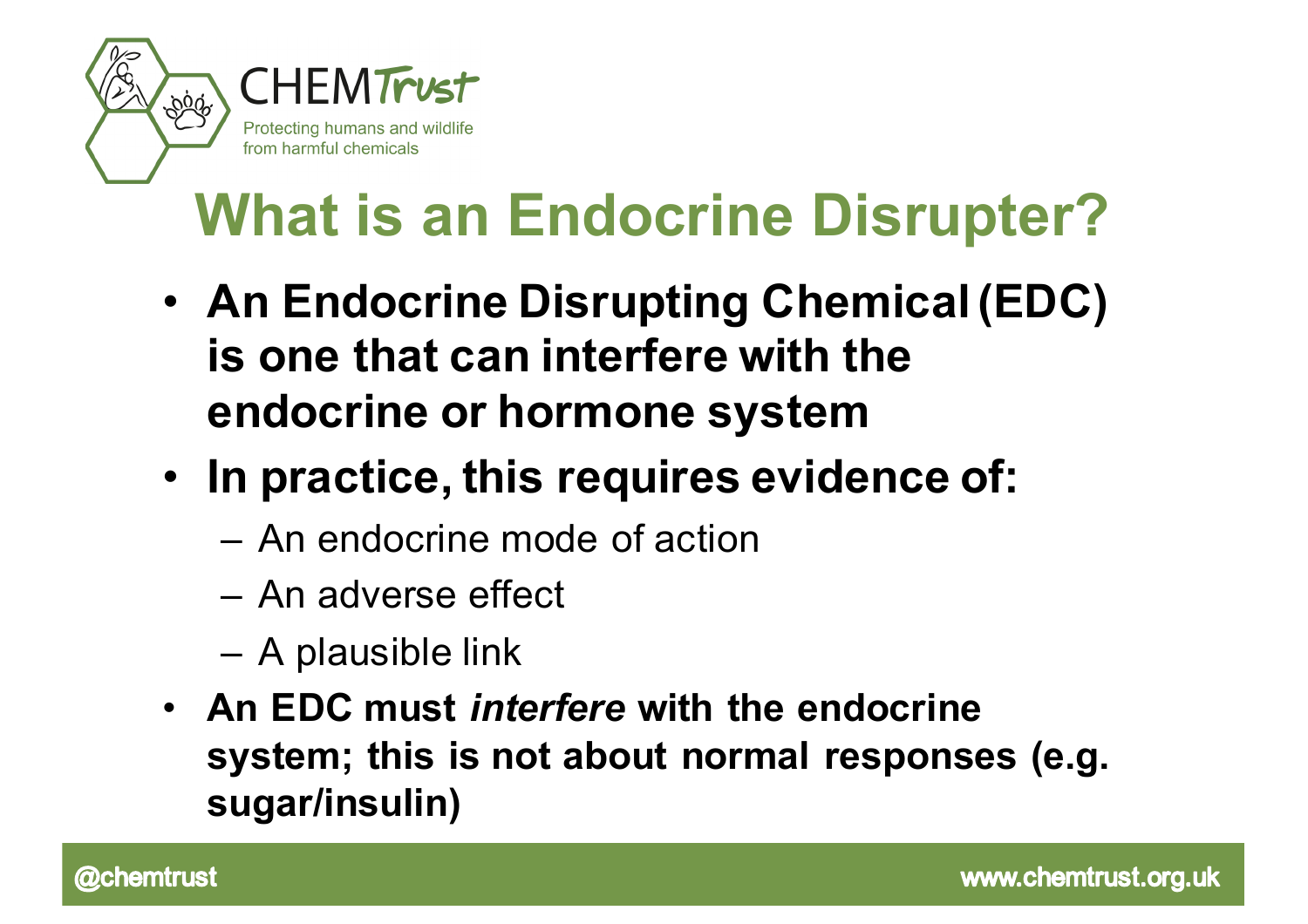

#### **The role of the endocrine system**

- **Examples of hormone action in humans or wildlife:**
	- Development of the brain
	- Development of the reproductive system
	- Functioning of the reproductive system
	- Functioning of the metabolic system
- **Disruption of hormone action, particularly during development, can lead to delayed effects which can be serious and irreversible**
- **There's more in our EDC FAQ:**
	- http://www.chemtrust.org.uk/what-are-hormone-disruptingchemicals-or-endocrine-disrupting-chemicals-edcs/

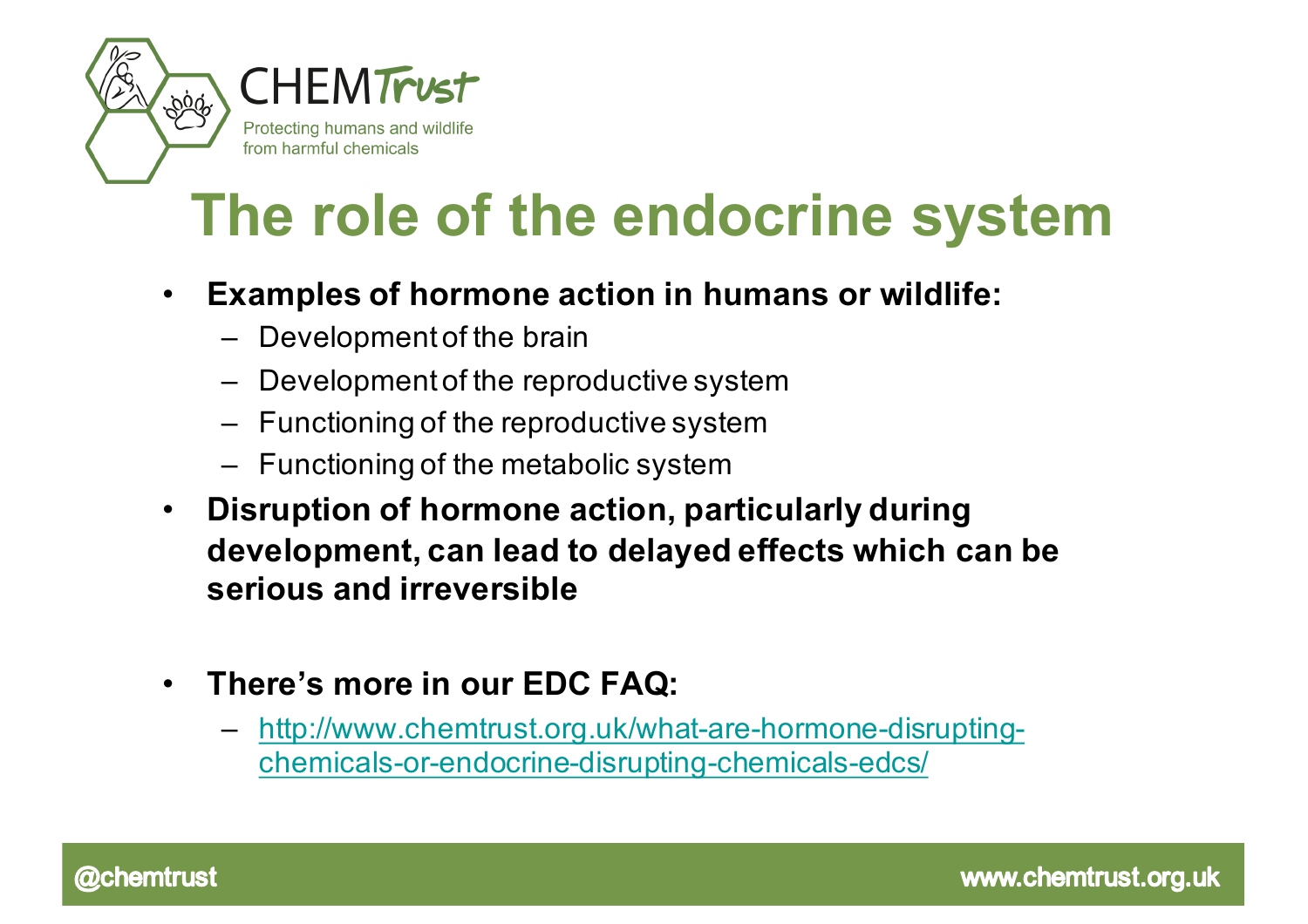

#### **What is the scale of the problem?**

- **Many chemicals have been identified as EDCs**
	- E.g. bisphenol A in 1938 research [1]
- **Conclusion of UNEP/WHO "State of the Science of Endocrine Disrupting Chemicals" report in 2012: [2]**
	- *"Close to 800 chemicals are known or suspected to be capable of interfering with hormone receptors, hormone synthesis or hormone conversion. However, only a small fraction of these chemicals have been investigated in tests capable of identifying overt endocrine effects in intact organisms."*
	- *"Disease risk due to EDCs may be significantly underestimated."*
- **This report has been criticised by industry-funded scientists, but the authors have published a rebuttal [3]**
	- "*that their critique is not intended to be convincing to the scientific community, but to confuse the scientific data*. *..promotes misinterpretation of the report by non-specialists, bureaucrats, politicians*…"

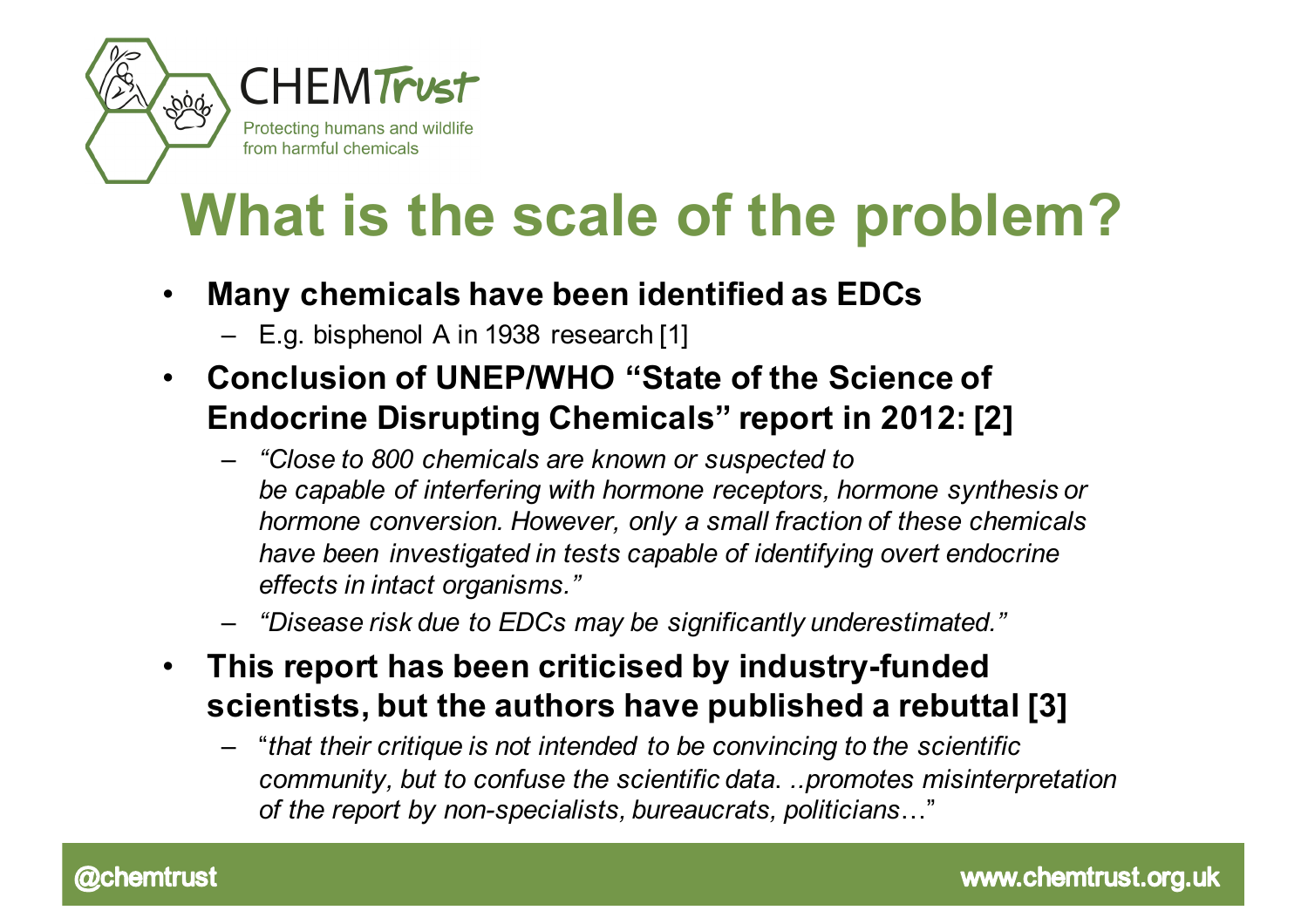



## **EU action on EDCs**

- **The EU has been discussing EDCs for around 20 years**
- **REACH includes specific mention of EDCs**
	- Through Authorisation
	- Through Restrictions
- **Both Plant Protection Products and Biocides legislation has specific mention of** *criteria* **for EDCs**
	- Creating a debate on these EDC criteria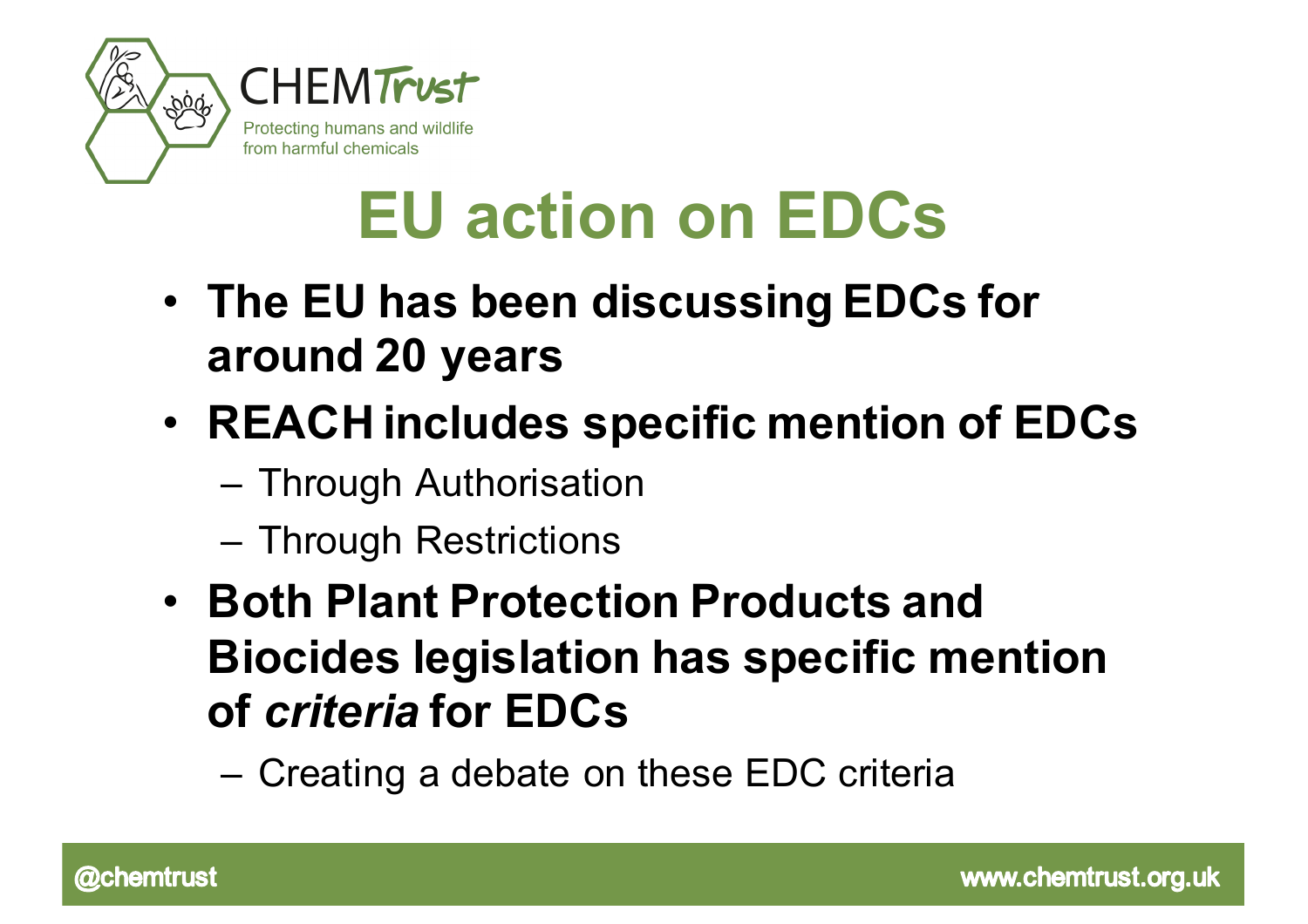



## **REACH and EDCs**

- **Registration includes assessment of all hazards**
- **REACH can address EDCs though Restriction or Authorisation, based on the available science**
	- To be identified as SVHC, an EDC must 'give rise to an equivalent level of concern to those of other' SVHC substances, identified on a case-by-case basis
		- REACH doesn't require the EU to develop specific EDC criteria
- **ECHA has an expert group on EDCs**
	- CHEM Trust has an expert on this group
	- Our position paper on EDCs in REACH:
		- http://www.chemtrust.org.uk/wp-content/uploads/CHEM-Trust-Briefingon-REACH-EDC-review-FINAL.pdf

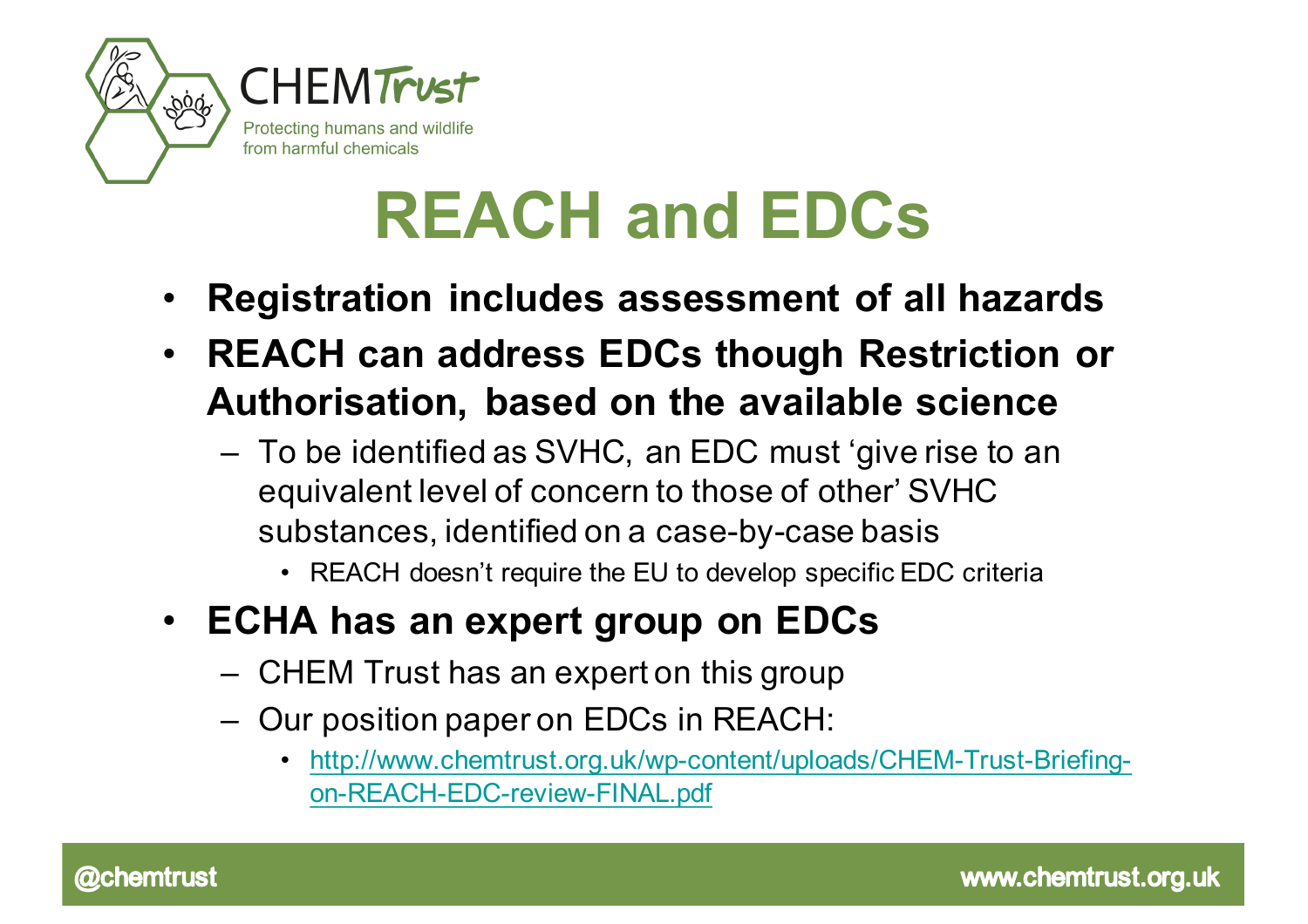



# **EDCs in Authorisation**

- **A number of chemicals have been identified by ECHA as SVHCs due to EDC properties:**
	- 4-tert-Octylphenol and its ethoxylates [4]
	- 4-nonylphenol and its ethoxylates [5]
	- DEHP [6]
- **An expert group working for the NGO Chem Sec has identified 32 other EDCs which meet SVHC criteria [7]**

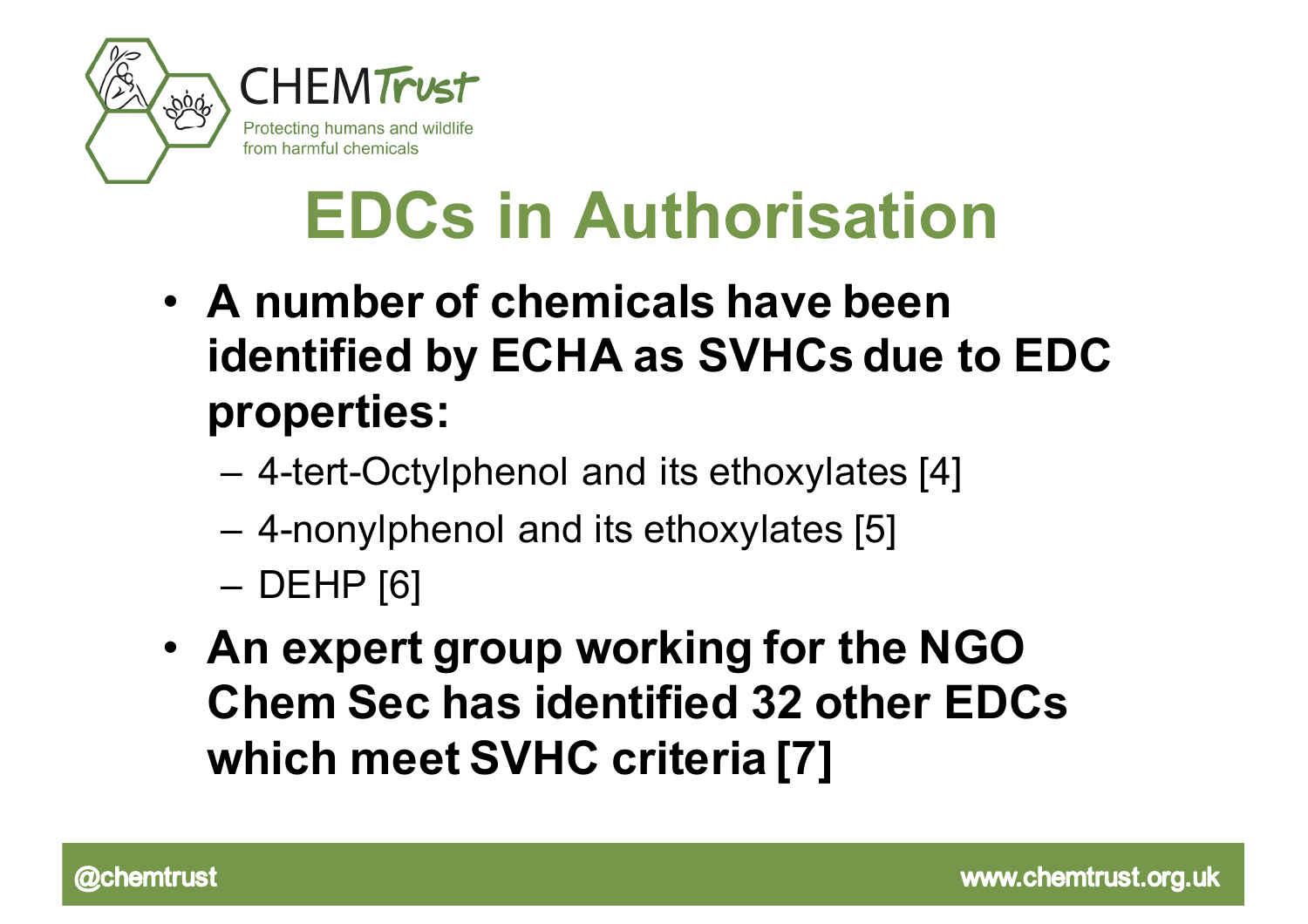

### **EDCs in Plant Protection Products**

- **Plant Protection Products (PPP) Regulation 2009:**
	- Approval only if a substance is:
		- "not considered to have endocrine disrupting properties that **may cause adverse effects**" to humans or nontarget species
- **PPP Regulation set deadline of 13th Dec 2013 for the Commission to propose criteria to identify such EDCs**

– (These criteria will also be used in Biocides regulation)

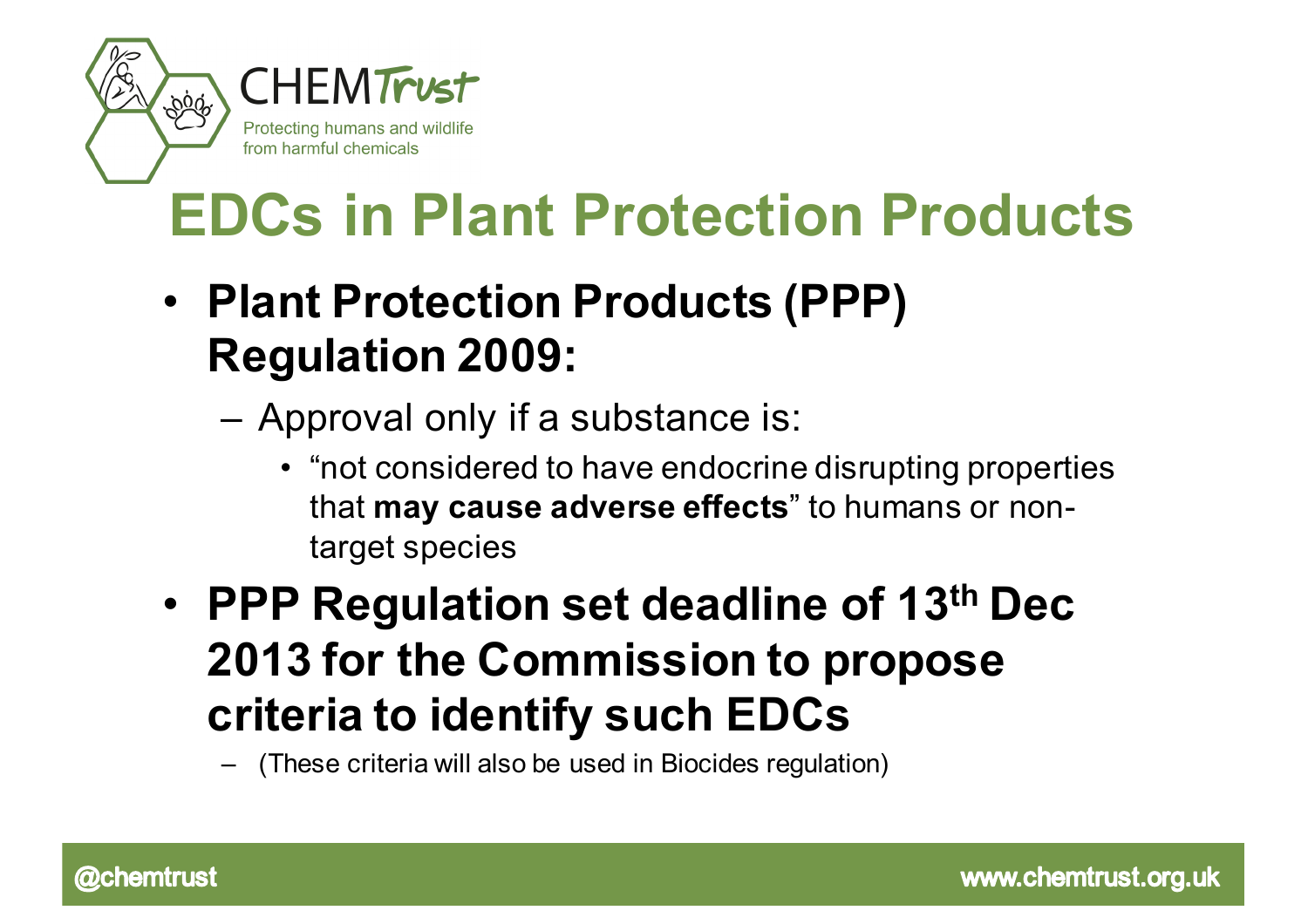



## **The EDC criteria debate**

- **EU Biocides and Plant Protection Products regulations require criteria to identify EDCs**
	- A13th December 2013 deadline was not met by the Commission
	- This delay has been blamed on lobbying from parts of industry [8]
- **At start of Juncker Commission, responsibility for setting EDC criteria was transferred from DG Env to DG Santé**
- **DG Santé started an elaborate impact assessment process at the end of 2014, with a consultation on the impact of different approaches to setting criteria**
	- CHEM Trust responded to this consultation [9], emphasising the scientific basic for a categorisation-based approach.
		- We also pointed out the scientific deficiencies of a potency-based approach [10]
- **Debate continues, with a final result not expected until 2016**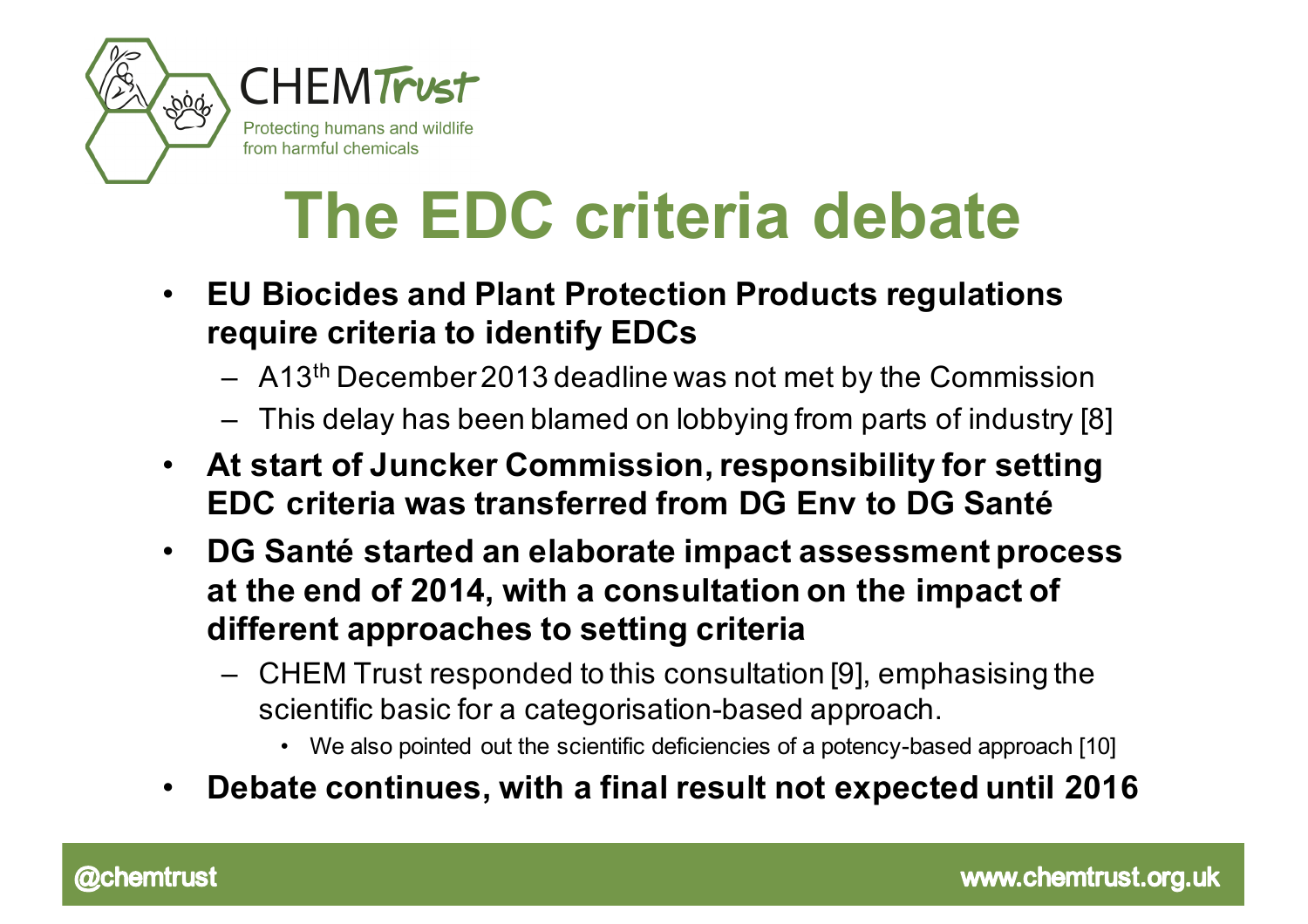



from harmful chemicals

## **A slow policy response…**



**Meanwhile exposure continues and concerns increase** 

@chemtrust

www.chemtrust.org.uk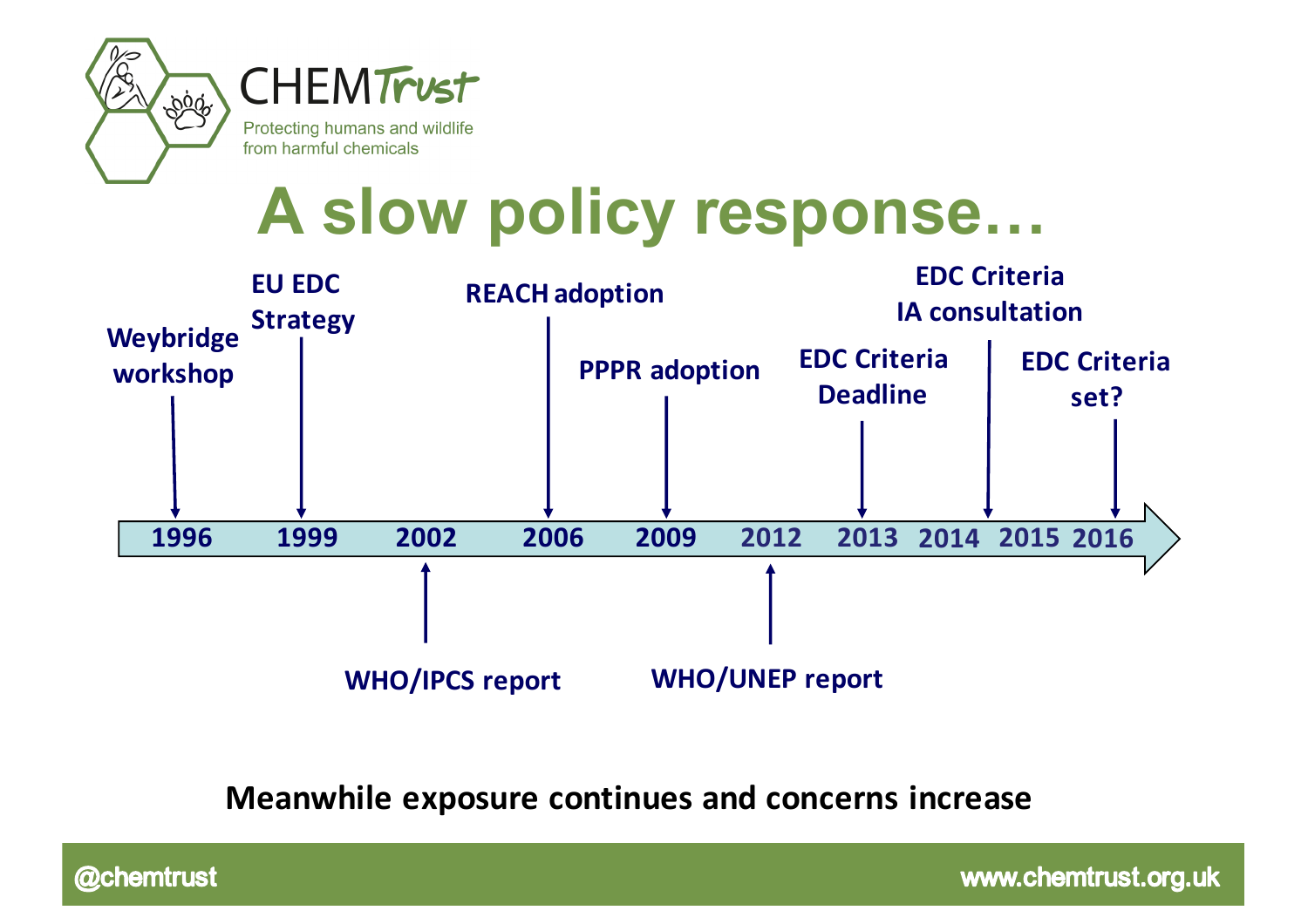



## **Impacts of EDCs?**

- *Trasande et al* **have estimated costs of EDCs to the EU [11]:**
- **"EDC exposures in the EU are likely to contribute substantially to disease and dysfunction across the life course with costs in the hundreds of billions per year."**
- **"These estimates represent only those EDCs with the highest probability of causation; a broader analysis would have produced greater estimates of burden of disease and costs."**

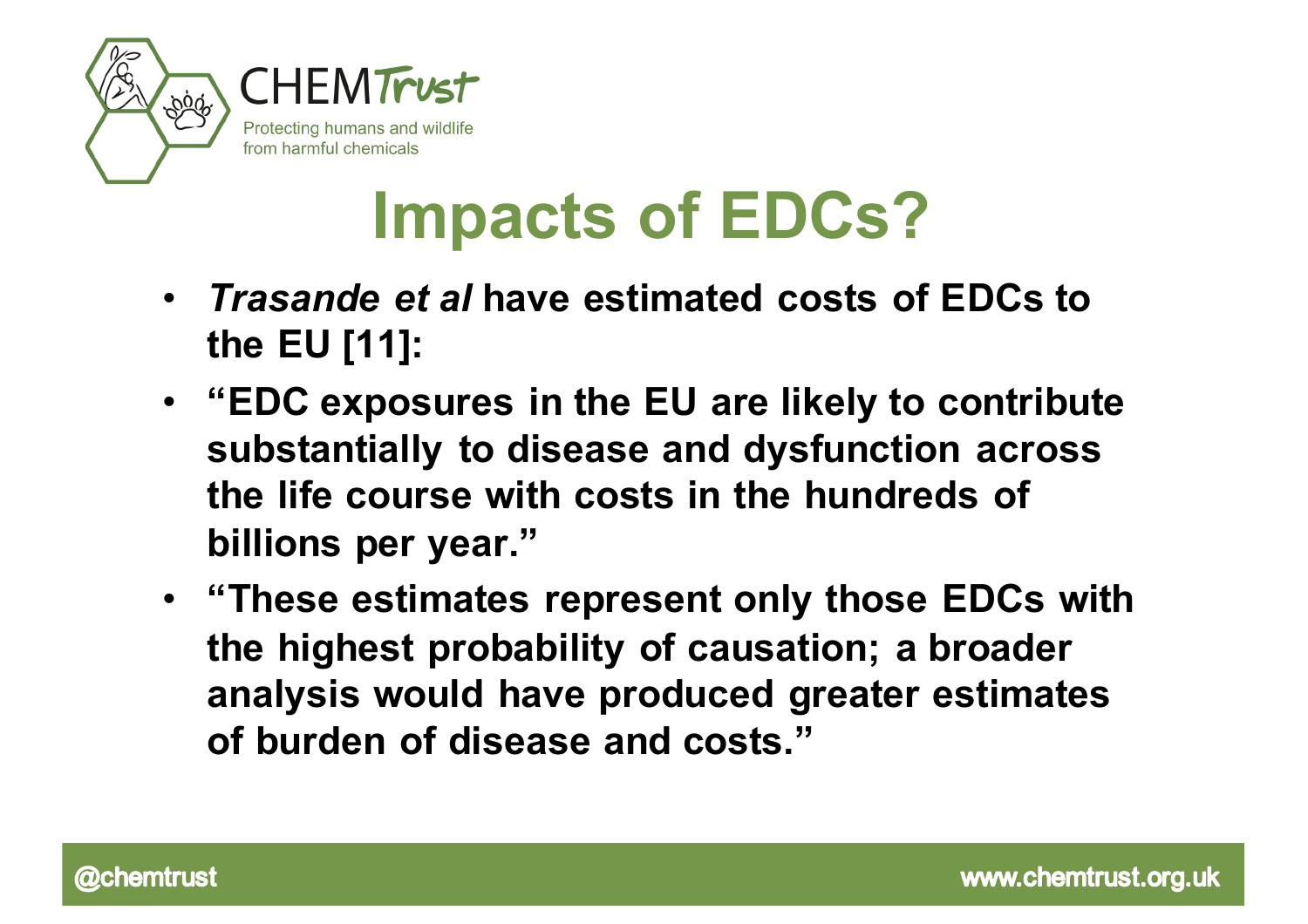



# **A proactive approach**

#### • **Regulation of EDCs is slow, some movement**

- Many of the chemicals have been known for many years
- **Forward-looking companies should anticipate regulation**
	- E.g. use the ChemSec SIN list
		- http://chemsec.org/what-we-do/sin-list
	- & their SINimilarity tool to help identify substances that are structurally similar to those on the SIN list:
		- http://chemsec.org/what-we-do/sinimilarity
- **A range of tests are available to screen new chemicals for EDC properties**
	- E.g. see TiPED, http://www.tipedinfo.com

**@chemtrust**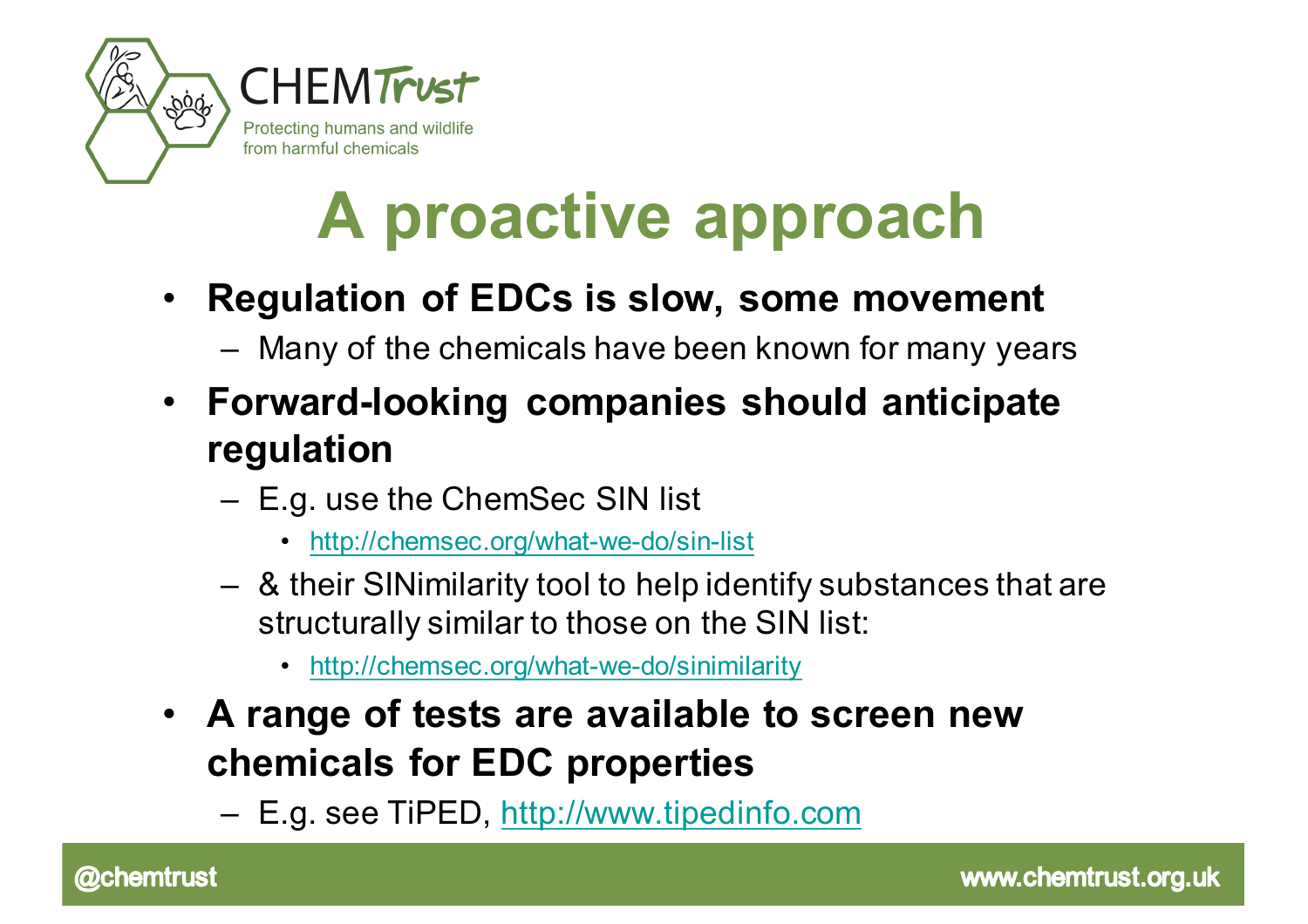



### **What next?**

- **Continuing action on EDCs through REACH authorisation & restriction**
- **Decision on EDC criteria**
	- with direct impact on biocide and plant protection products regulations
- **Continued scientific advances in understanding EDCs, e.g.**
	- Thyroid system development of brain
	- Effects driven analysis of complex mixtures

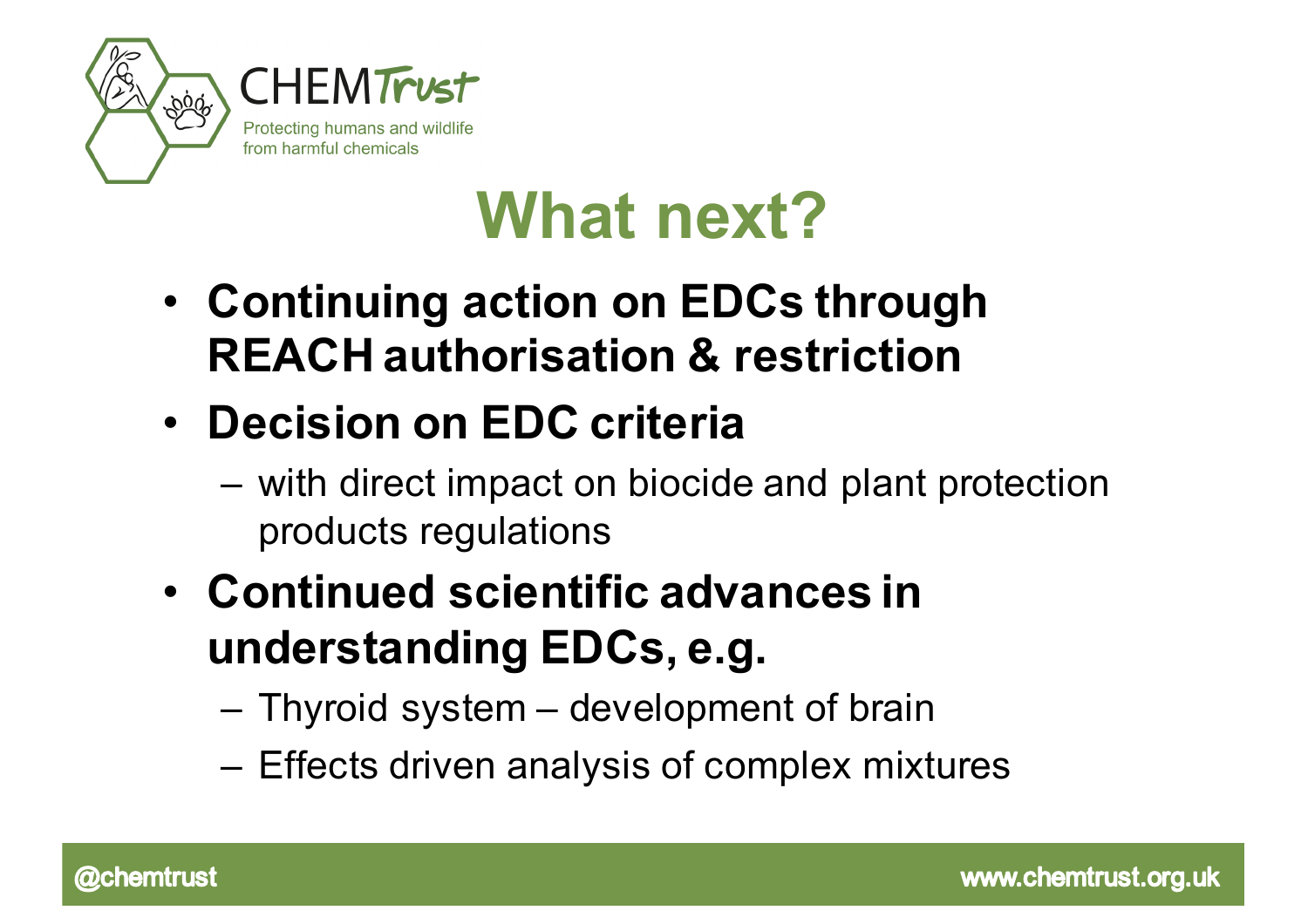



### **Conclusions**

- **REACH is already able to address EDCs through restrictions and authorisation**
	- Though there is a need to get this moving faster
- **EU EDC criteria needed; based on the science and should protect human health & environment** 
	- Without artificial and arbitrary potency limits
- **As science develops, more chemicals will be identified as EDCs, with more impacts**
	- This issue isn't going away
- **The best approach for companies is to avoid the problem – not fight the inevitable**